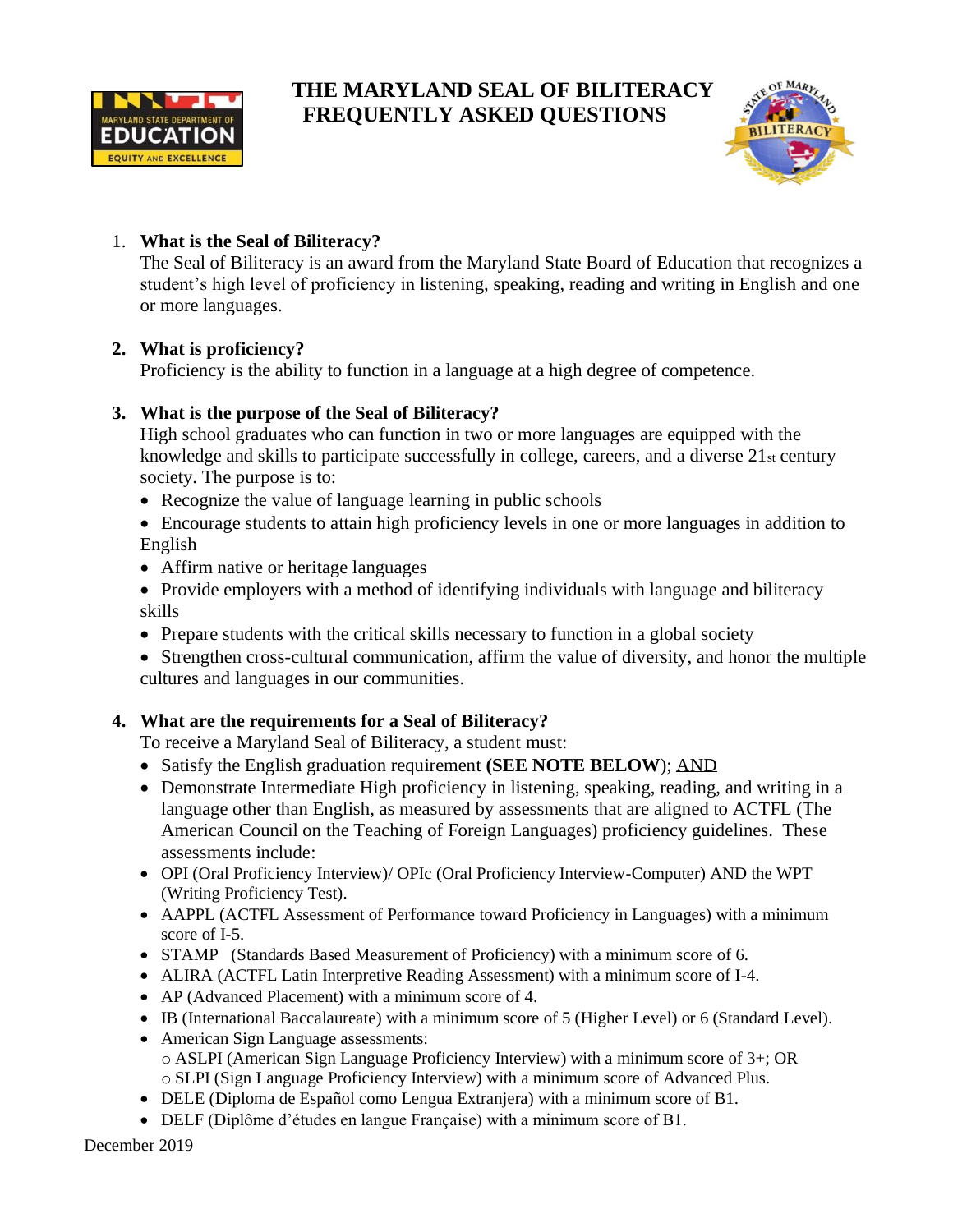Additional assessments continue to be approved. For the current list of approved assessments, please visit the [Maryland Seal of Biliteracy website.](http://marylandpublicschools.org/about/Pages/DCAA/World-Languages/Biliteracy/index.aspx)

# **NOTE: Please see [this memo](http://marylandpublicschools.org/about/Documents/DCAA/World-Languages/biliteracy/GuidanceAlgebraEnglishProjects2020Graduates.pdf) regarding the English and Bridge Project requirement that applies to 2020 graduates.**

5. **Who determines the eligibility of a student to receive a Seal of Biliteracy?** Local school systems will be responsible for verifying the documentation submitted by students.

#### **6. Can a student earn high school credits with a Seal of Biliteracy?**

No. The Seal of Biliteracy is not tied to high school credits and is not awarded based on course completion requirements.

## **7. How do I apply for a Seal of Biliteracy?**

- a. Review the guidelines and requirements for the Seal of Biliteracy.
- b. Consult with the Seal of Biliteracy contact at your high school to obtain information about the approved language assessment that would be most appropriate for you.
- c. If your score qualifies for a Seal of Biliteracy, complete the Seal of Biliteracy application.
- d. Submit the application with a copy of the assessment score report to the Seal of Biliteracy contact at your school or school district.

#### **8. Do all school systems award the Seal of Biliteracy?**

No, this program is voluntary. However, if a school system participates in the program; all schools in that system must participate.

#### **9. What is the cost of the Seal of Biliteracy?**

No fee is charged to students to apply for a Seal of Biliteracy. However, students are responsible for any assessment costs not covered by their school or school system.

# **10. Does the Seal of Biliteracy apply to American Sign Language (ASL)?**

Yes. American Sign Language is recognized as a world language.

## **11. Can a student qualify for the Seal of Biliteracy in multiple languages in addition to English?**

Yes. The requirements must be met for each language.

# **12. Students who use AP (Advanced Placement) or IB (International Baccalaureate) exam scores during their senior year to qualify for a Seal of Biliteracy will not receive their results until after graduation. Will they be eligible to receive a seal after graduation?**

Yes, the seal may be awarded after graduation. A school system may choose to recognize these students as "candidates for the Maryland Seal of Biliteracy" during graduation ceremonies, and/or hold a special ceremony at a later time to honor the Seal of Biliteracy recipients.

# **13. Are students in nonpublic schools in Maryland eligible for a Seal of Biliteracy?**

No. At this time, the Seal of Biliteracy Bill designates public high school students only. However, any public school student who also attends a language school outside of their regular school day is eligible to apply for a Seal of Biliteracy in that language. **What if a student wishes**